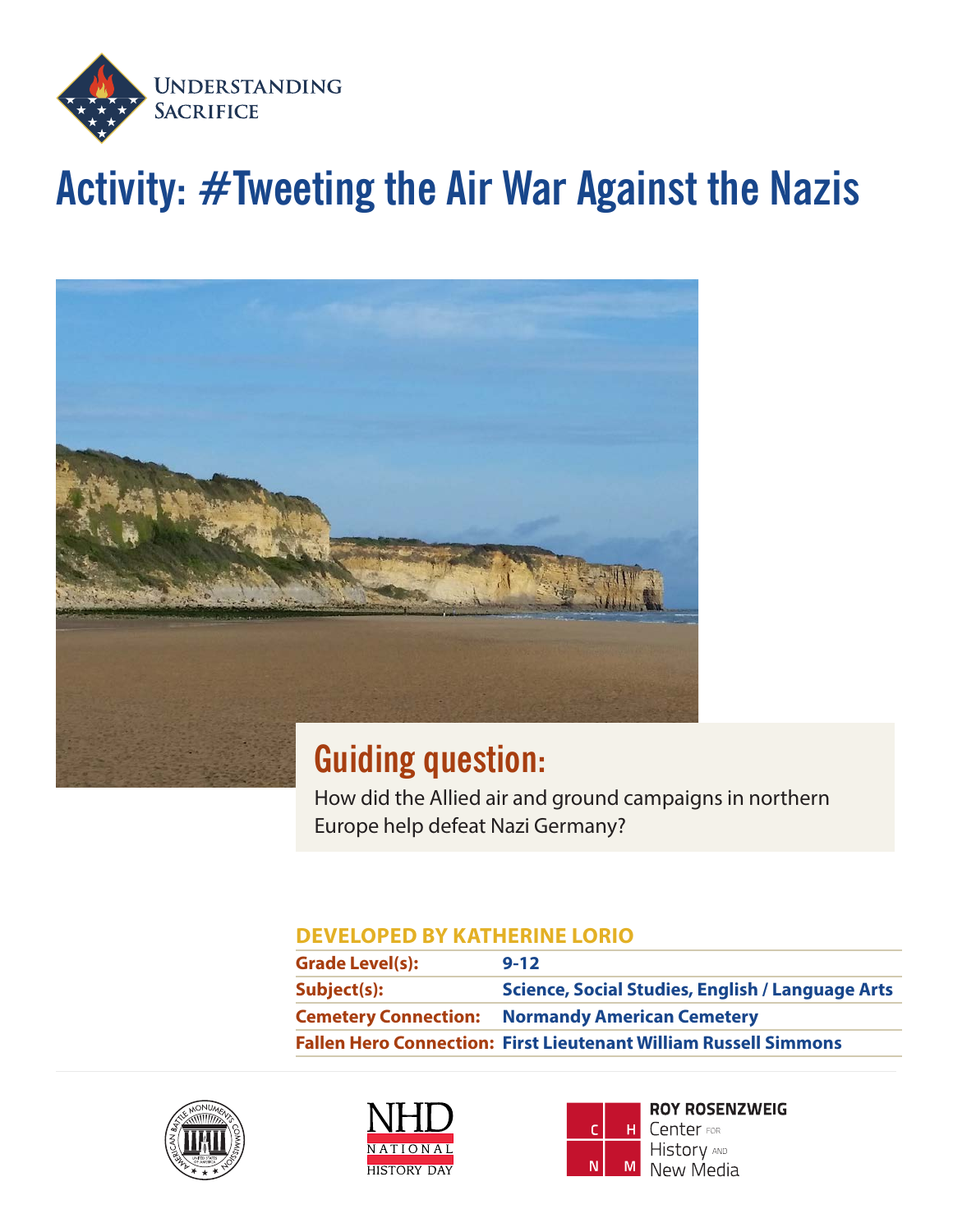## **Overview**

This is a technology-dependent lesson that students can guide at their own pace of exploration and learning. Students share what they learn through the use of Twitter (or alternative classroom sharing medium like TodaysMeet). The use of a social sharing platform like Twitter gives students a place for sharing with a wider audience, for more effective means of communication with each other, for incorporating viewpoints from all students in the classroom, and a means to reference thinking and learning by the use of a hashtag at a later time. Students will understand the role the Allied air forces played in the Normandy Invasion. Teachers can use this as a stand-alone lesson or offer more structure by guiding students through each source, one by one. Teachers may learn more about the Eighth Air Force by accessing the ABMC's *Strategic Bombing Campaign Interactive*.

*"My interest in creating this lesson began with researching Lieutenant Bill Simmons' life and service in the U.S. Army Air Corps as a P-51 Mustang pilot. I wanted to help teachers facilitate student understanding of World War II using primary sources. For students, I wanted a lesson where all are expected to share their knowledge while modeling effective communication." —Katherine Lorio*

> Lorio is a teacher at Westfield High School in Chantilly, Va.

## **Historical Context**

Military aviation advanced significantly after World War I. In World War II, Germany incorporated the *Luftwaffe,* another name for the German Air Force, into their ground and naval strategies across Europe. Strategic bombing, utilized by Allied Air Forces in World War II, attempted to destroy crucial infrastructure and weaken civilian morale. The British Royal Air Force began targeting German industrial cities when the war began in September 1939. After the German invasion of the Soviet Union in 1941 weakened the Blitz over Great Britain, the British Royal Air Force refocused its air forces towards supporting a victory in the Battle for the Atlantic. When the United States entered the war, the Eighth Air Force deployed to the United Kingdom at over 126 bomber and fighter bases. In 1942, the Eighth Air Force began flying strategic bombing missions over Holland, France, and U-boat installations in Germany. With increasing numbers of planes and pilots arriving in the United Kingdom, the Eighth Air Force was ready to help wrest Europe from Nazi control during the 1944 invasion of Normandy. The fight to liberate France began on June 6, 1944, and many American airmen like First Lieutenant William Russell Simmons fought to destroy German resistance and make it safer for advancing American troops. He, along with thousands of other Americans, rests today at Normandy American Cemetery.

#### **[ABMCEDUCATION.ORG](http://abmceducation.org)**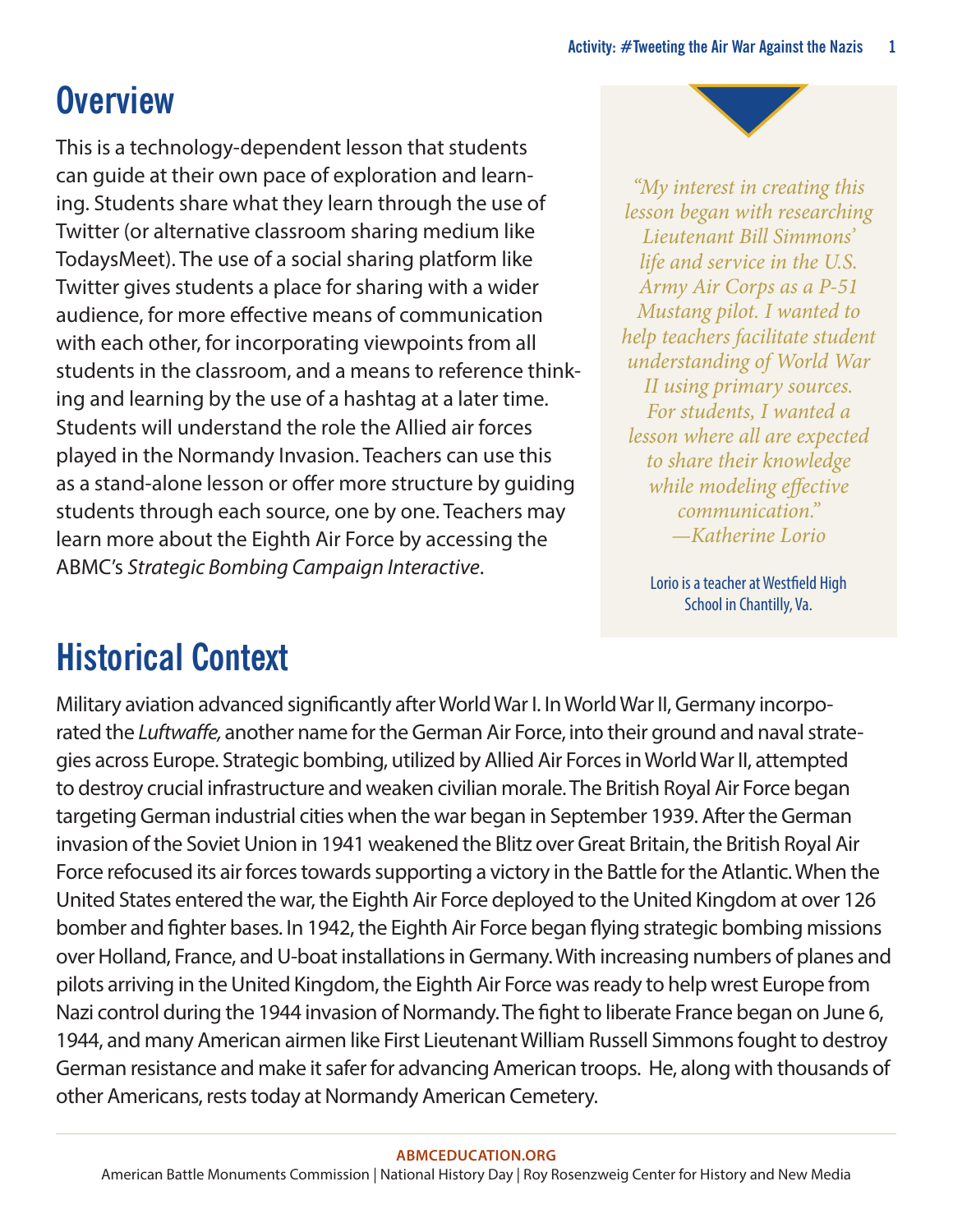# **Objectives**

At the conclusion of this lesson, students will be able to

- Identify the mission of the Eighth Air Force in Europe;
- Evaluate the effectiveness of Allied Air Forces in Normandy; and
- Gather and use information to construct knowledge collaboratively.

# **Standards Connections**

#### **Connections to Common Core**

**CCSS.ELA-Literacy.RH.6-8.2** Determine the central ideas or information of a primary or secondary source; provide an accurate summary of the source distinct from prior knowledge or opinions.

**[CCSS.ELA-LITERACY.RH.9-10.7](http://www.corestandards.org/ELA-Literacy/RH/9-10/7/)** Integrate quantitative or technical analysis (e.g., charts, research data) with qualitative analysis in print or digital text.

**[CCSS.ELA-LITERACY.W.9-10.1.B](http://www.corestandards.org/ELA-Literacy/W/9-10/1/b/)** [D](http://www.corestandards.org/ELA-Literacy/W/9-10/1/b/)evelop claim(s) and counterclaims fairly, supplying evidence for each while pointing out the strengths and limitations of both in a manner that anticipates the audience's knowledge level and concerns.

**[CCSS.ELA-LITERACY.SL.9-10.1.C](http://www.corestandards.org/ELA-Literacy/SL/9-10/1/c/)** Propel conversations by posing and responding to questions that relate the current discussion to broader themes or larger ideas; actively incorporate others into the discussion; and clarify, verify, or challenge ideas and conclusions.

**[CCSS.ELA-LITERACY.SL.9-10.4](http://www.corestandards.org/ELA-Literacy/SL/9-10/4/)** Present information, findings, and supporting evidence clearly, concisely, and logically such that listeners can follow the line of reasoning and the organization, development, substance, and style are appropriate to purpose, audience, and task.

#### **Connections to C3 Framework**

**D2.His.3.9-12.** Use questions generated about individuals and groups to assess how the significance of their actions changes over time and is shaped by the historical context.

**D2.His.13.9-12.** Critique the appropriateness of the historical sources used in a secondary interpretation.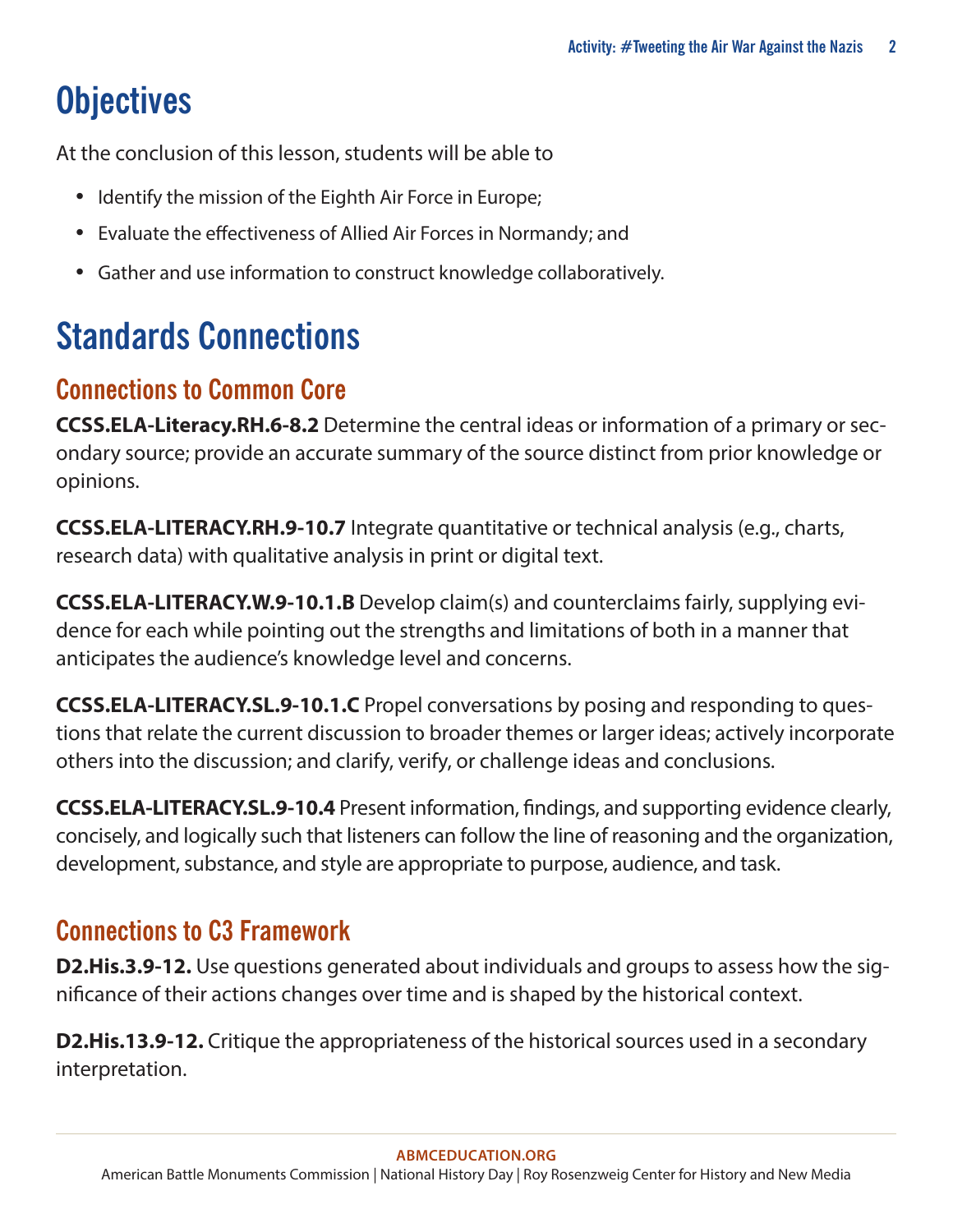#### **Documents Used** ★ **indicates an ABMC source**

#### **Primary Sources**

*Daily Situation Maps, D-Day and Normandy*, June 6 to August 25, 1944 National Archives and Records Administration

Photograph, *Aerial Bombardment of Pointe du Hoc by the US Army Air Force before D-Day*, 1944 Eisenhower National Historic Site, National Park Service

Photograph, *Overhead aerial of the gun battery at Pointe du Hoc, consisting of four medium casemates, after air bombardment…*, June 1944 Imperial War Museum (9309-08)

*United States Strategic Bombing Survey*, 1945 U.S. War Department <http://catalog.hathitrust.org/Record/000805851>

#### **Secondary Sources**

Eulogy for Lt. William Simmons, July 18, 2015  $\star$ American Battle Monuments Commission http://abmceducation.org/understandingsacrifice/soldier/william-simmons

*On Their Shoulders* ★ American Battle Monuments Commission <http://www.abmc.gov/multimedia/videos/their-shoulders>

Photograph, *Pointe du Hoc*, 2005 Creative Commons http://tinyurl.com/op82mmq

*The Strategic Bombing Campaign Interactive* ★ American Battle Monuments Commission [http://www.abmc.gov/sites/default/files/interactive/interactive\\_files/SBC\\_Web/index.html](http://www.abmc.gov/sites/default/files/interactive/interactive_files/SBC_Web/index.html)

#### **[ABMCEDUCATION.ORG](http://abmceducation.org)**

American Battle Monuments Commission | National History Day | Roy Rosenzweig Center for History and New Media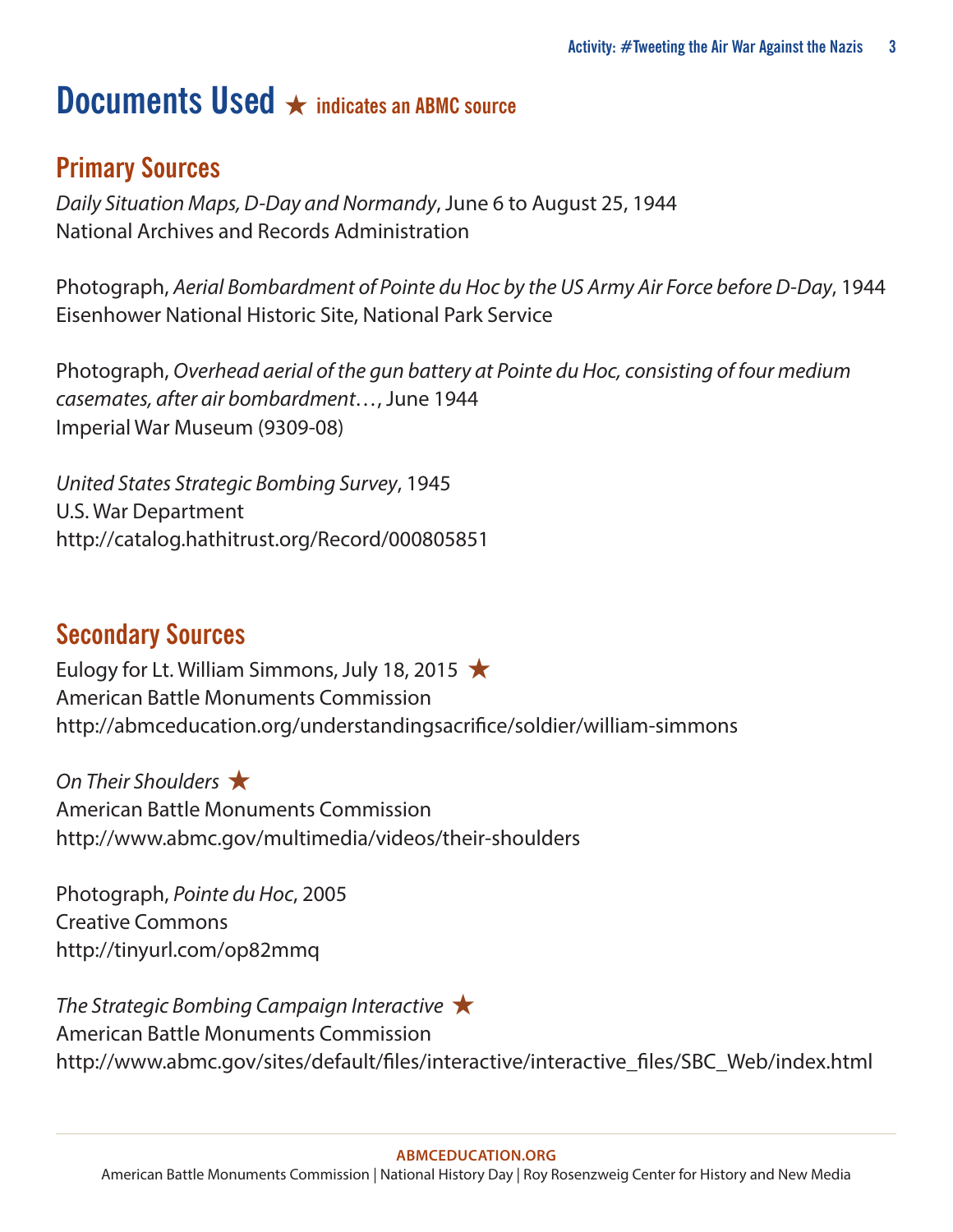# **Materials**

- Laptop
- Projector
- #Tweeting the Air War Against the Nazis Rubric
- The Allied Air War Against the Nazis Handout
- Strategic Bombing Assessment
- Strategic Bombing Assessment PowerPoint
- Exit Ticket
- Student access to personal internet device

## **Lesson Preparation**

- Print one copy of all student handouts for each student or pair of students.
- Setup laptop with internet access and projector for classroom display.
- Choose a short #hashtag for student and teacher use on Twitter (e.g.: #histB13 simply because that is your classroom number).
	- *Teacher Tip:* A different #hashtag may be preferred for each class of students exploring the subject.
- Review the ABMC *Strategic Bombing Campaign Interactive*.

# **Procedure**

#### **#Tweeting the Air War (90 minutes)**

- Share and discuss the #Tweeting the Air War Against the Nazis Rubric with students.
	- *Teacher Tip:* Ensure students know what the classroom #hashtag will be for sharing what they know in the learning activity. Students are asked to offer succinct facts, impressions and analysis in 140 or fewer characters. A hashtag is an effective label that all students add to their tweets so that anyone - student, teacher or interested Twitter user - can reference.

**[ABMCEDUCATION.ORG](http://abmceducation.org)**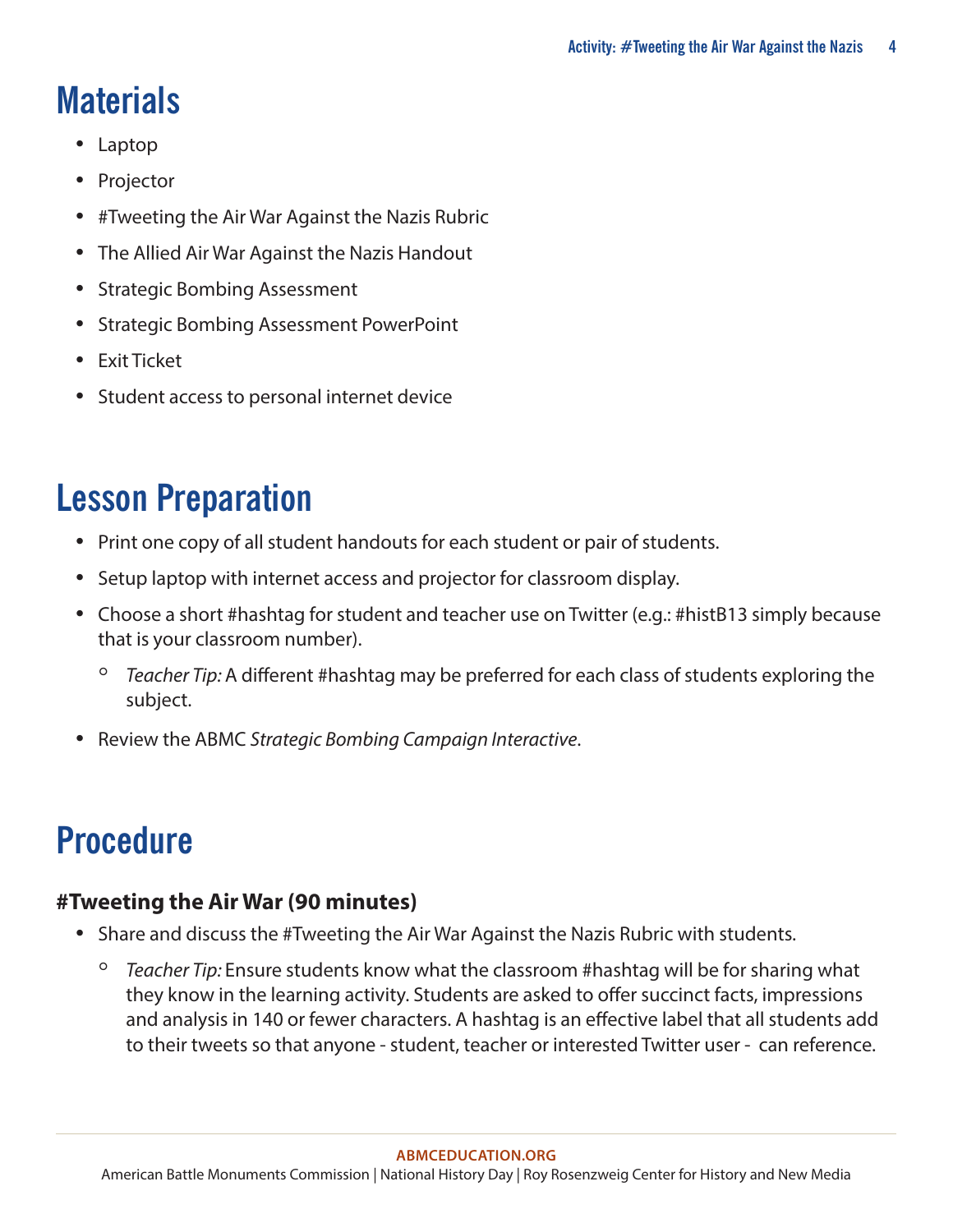- Distribute The Allied Air War Against the Nazis handout to each student or pair. Student will complete the following:
	- Tweet Activity 1 after watching *On Their Shoulders;*
	- Tweet Activity 2 after analyzing three photographs;
	- Tweet Activity 3 after watching *Eulogy for William Simmons*; and
	- Tweet Activity 4 after watching *D-Day Daily Situation Maps*.
- Monitor student progress in the classroom and on Twitter. Teachers may want to display ongoing tweets using the classroom designated hashtag. Alternatively, wait for class discussion to display or project students' tweets for everyone to view.
- Distribute Strategic Bombing Assessments Handout to each student or pair. Students will evaluate the effectiveness of Allied strategic bombing in this learning activity.
	- *Teacher Tip*: If preferred, project this PowerPoint file to project, analyze, or discuss the charts with the class.
	- Tweet Activity 5 follows student evaluation of primary sources contained in the handout.
- Project classroom tweets by doing a search for the teacher designated Twitter hashtag used by students in this activity or with a projection tool like Twitterfall.
- Discuss as a class the results of their learning activity. See questions on Student Handouts as a guide for class discussion.
	- What is student understanding of the Allied effort to free Europe from Nazi occupation?
	- If one had only the pictures of Pointe du Hoc to estimate the role of Allied air forces, what would students expect?
	- What do students know about American aviator Lt. Simmons and his participation in the Normandy Invasion?
	- How did the Normandy Invasion progress and how did air forces support ground troops? Were they effective?
- Tweet conclusions about the Allied air war against Nazi Germany.
	- Tweet Activity 6: *Suppose you could change history. What could the Allied planners have done differently with their air and ground forces in Normandy? What orders would you give pilots that would make their efforts more effective? How might that change the way the Allies planned the war (i.e.: supplies, personnel, funding, etc.)?*
- Distribute and ask students to complete the Exit Ticket.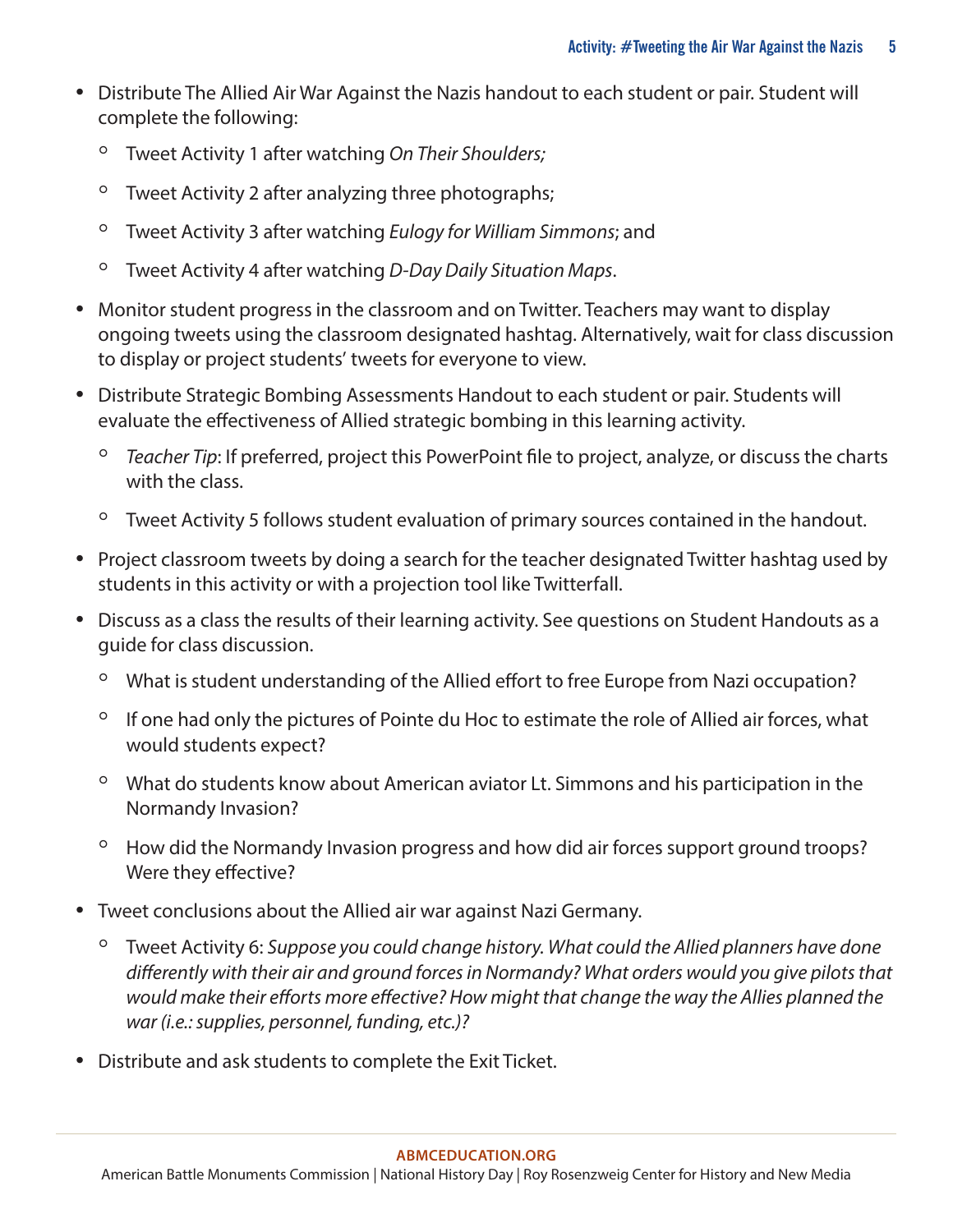### **Assessment**

- Through collaboration with their classmates, students will offer a series of microblogs that identify the mission of the Eighth Air Force in Europe, and evaluate the effectiveness of Allied Air Forces in Normandy.
- Using the #Tweeting the Air War Against the Nazis Rubric, assess each student or pair in their participation and content of microblogs. Students are expected to respectfully participate, adding value to a classwide conversation using Twitter. Their social media identities should reflect positively on themselves and their school, with excellent grammar and useful content in their writing.

## **Methods for Extension**

- Students or teachers can create a Storify of the tweets authored in class and/or tweets related to #DDay, #Normandy, or #WWII.
- Students can interact with the ABMC *Strategic Bombing Campaign Interactive* to learn more about the role and sacrifices of the Eighth Air Force.
- Students can design a video that summarizes the effectiveness of strategic bombing in the Normandy Campaign and their knowledge of the Allied war against Nazi Germany.
- Students can Skype with a historian, museum educator, or veteran on the subject of World War II, D-Day, strategic bombing, or the Normandy Invasion.
- Students can research the role the Battle for the Atlantic played in allowing for the success of the Normandy Invasion.
- Students can research the comparative Allied success in the Pacific during World War II.
- Students can explore websites for the National World War II Museum, National D-Day Memorial, or National World War II Memorial.
- Students can also find recorded oral histories of veterans of World War II, D-Day or the Normandy Invasion at the Library of Congress' Veterans History Project.
- Students can find pen pals in the countries impacted by the Normandy Invasion or a pen pal in a country of their native language to discuss the events of World War II, Normandy or military aviation. Consider pen pal suggestions from Edutopia.
- The American Battle Monuments Commission maintains U.S. military cemeteries overseas. These cemeteries are permanent memorials to the fallen, but it is important that students know the stories of those who rest there. To learn more about the stories of some of the men and women who made the ultimate sacrifice, visi[t](http://www.abmceducation.org/understandingsacrifice/abmc-sites) [www.abmceducation.org/](http://www.abmceducation.org/understandingsacrifice/abmc-sites) [understandingsacrifice/abmc-sites.](http://www.abmceducation.org/understandingsacrifice/abmc-sites)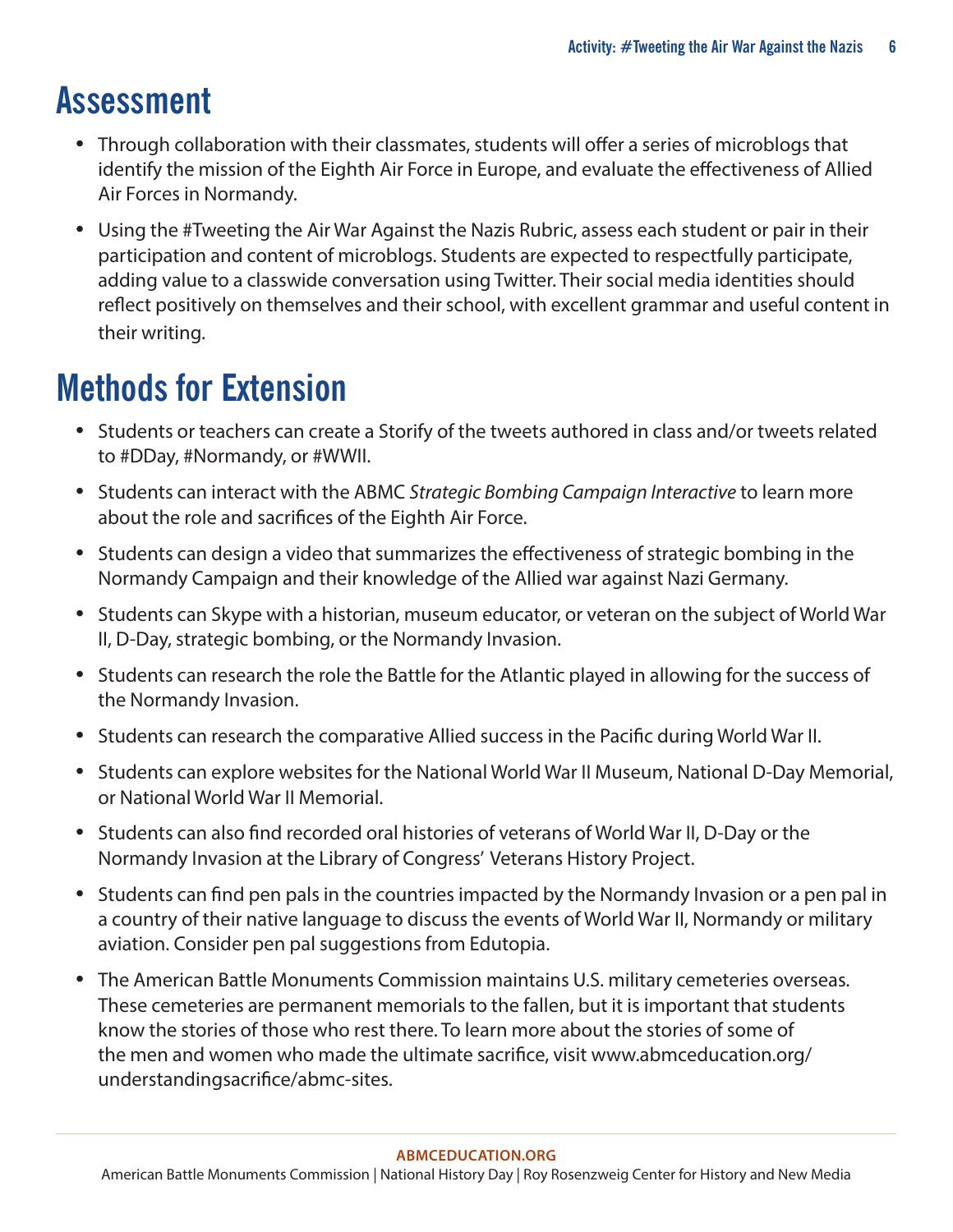# **Adaptations**

- Students can interact with the class via TodaysMeet instead of Twitter by teacher preference. The advantage is that TodaysMeet is a communication board that does not require a unique account login, photo, or biography for students to post using a wifi device. TodaysMeet is an in-class alternative to the public forum of Twitter.
- Students write their tweets on paper or Post-It notes and turn in as an alternative to WiFi device interaction.
- Teachers can provide a list of defined key terms.
- Teachers can add guiding questions for analysis of photographs and charts.
- Students can be paired to encourage discussion and understanding of learning materials.
- Teachers can project the entirety of the lesson and guide class discussion while observing the videos, interactives, and primary sources together.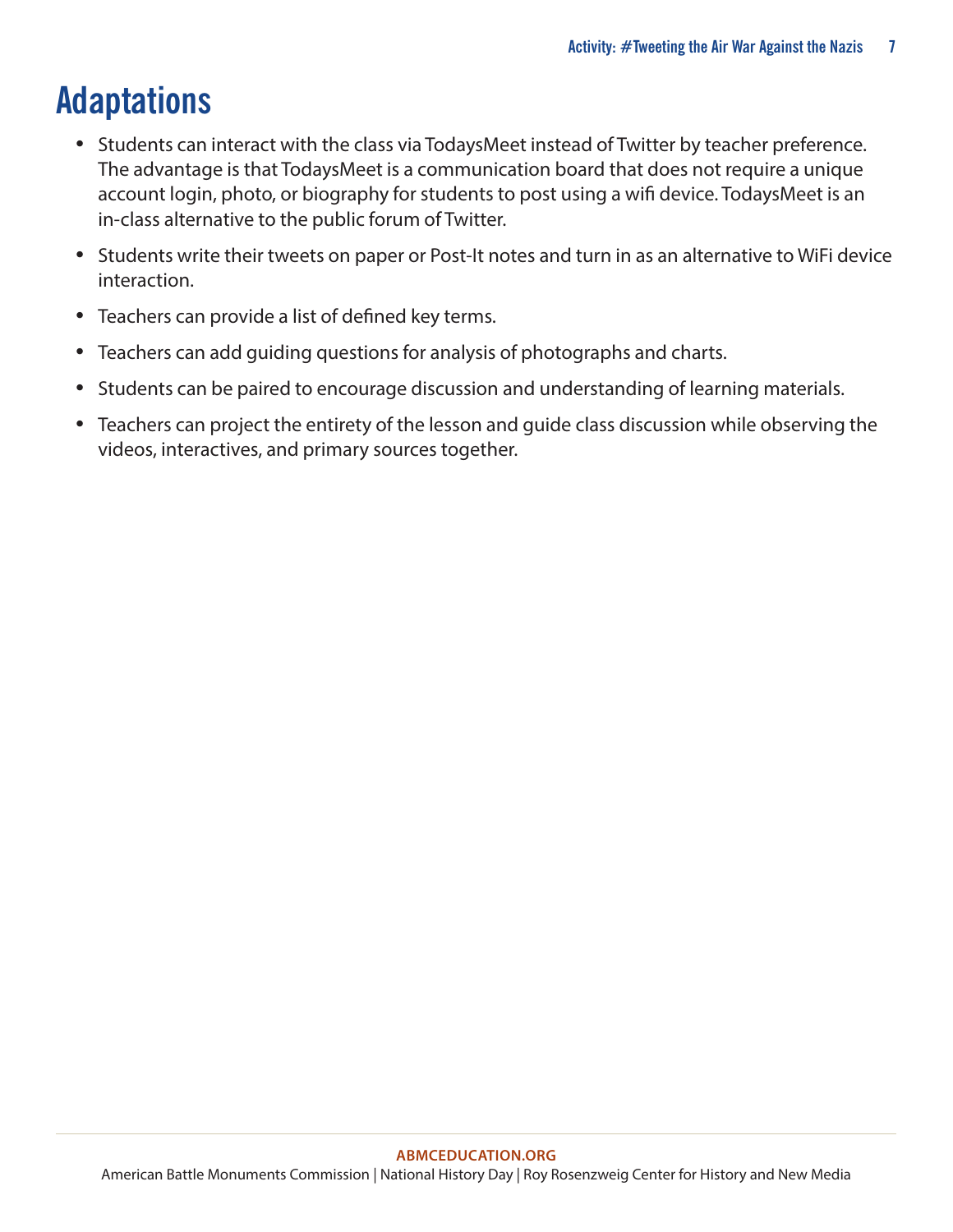## **#Tweeting the Air War Against the Nazis Rubric**

|                            | <b>Advanced</b>                                                                                                                                          | <b>Proficient</b>                                                                                              | <b>Basic</b>                                                                                                                    | <b>Emerging</b>                                                                                                                             |
|----------------------------|----------------------------------------------------------------------------------------------------------------------------------------------------------|----------------------------------------------------------------------------------------------------------------|---------------------------------------------------------------------------------------------------------------------------------|---------------------------------------------------------------------------------------------------------------------------------------------|
| <b>Content</b>             | Original tweets<br>consistently provide<br>ideas that add value to<br>the discussion                                                                     | Most tweets provide<br>ideas that add value to<br>the discussion                                               | A few tweets provide<br>ideas that add value to<br>the discussion                                                               | Tweets add little value<br>to the discussion                                                                                                |
| <b>Engagement</b>          | Exceeds the required<br>number of tweets for<br>the assignment                                                                                           | Meets the required<br>number of tweets                                                                         | Just short of the<br>required number of<br>tweets                                                                               | Does not meet the<br>required number of<br>tweets                                                                                           |
| <b>Mechanics</b>           | Writes without errors<br>in grammar, spelling,<br>capitalization, and<br>punctuation                                                                     | Writes with few errors<br>in grammar, spelling,<br>capitalization, and<br>punctuation                          | Writes with errors in<br>grammar, spelling,<br>capitalization, and<br>punctuation (3 or fweer<br>per tweet)                     | Writes with many<br>errors in grammar,<br>spelling, capitalization,<br>and punctuation (5 or<br>more per tweet)                             |
| <b>Responses</b>           | Responses are<br>consistently positive,<br>respectful; may offer<br>a hyperlink or pose a<br>question to further the<br>discussion                       | Responses are positive<br>and respectful with<br>meaningful addition to<br>the discussion                      | Most responses are<br>positive and respectful<br>with meaningful<br>addition to the<br>discussion                               | Responses are negative<br>and/or disrespectful<br>and offer no value to<br>the discussion                                                   |
| <b>Digital Citizenship</b> | Clear profile picture,<br>respectful Twitter<br>handle, and biography<br>that describes<br>student and activities<br>with positivity and<br>thoroughness | Clear profile picture,<br>respectful Twitter<br>handle, and biography<br>reflect well on student<br>and school | Clear profile picture<br>and respectful Twitter<br>handle reflect well on<br>student and school.<br>Biography may be<br>simple. | One or more items on<br>Twitter may not reflect<br>positively on student<br>and school: profile<br>picture, twitter handle<br>or biography. |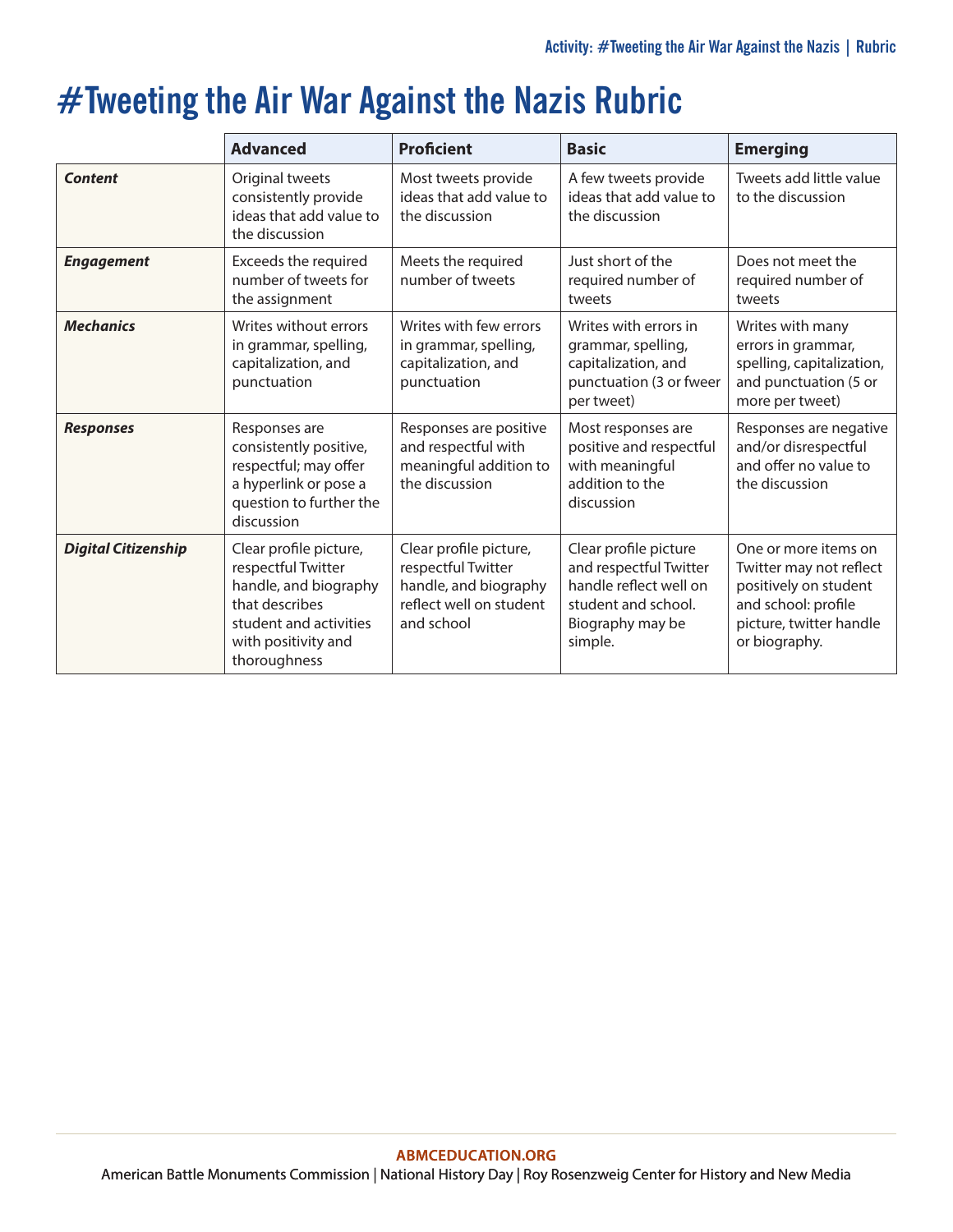### **The Allied Air War Against the Nazis**

| <b>Explore/Learn</b>                                                                                                                                                                                          | <b>Tweet Activity</b><br>(use class hashtag #_                                                                                                                                                          |
|---------------------------------------------------------------------------------------------------------------------------------------------------------------------------------------------------------------|---------------------------------------------------------------------------------------------------------------------------------------------------------------------------------------------------------|
| Listen and watch the movie, On Their<br>Shoulders, which visitors to Normandy<br>can watch at the Normandy American<br>Cemetery: http://tinyurl.com/mnnnr7h                                                   | <b>Tweet Activity 1</b><br>What was the purpose of D-Day? $-$                                                                                                                                           |
|                                                                                                                                                                                                               | Tweet some details you learned about World War II, D-Day, and the American                                                                                                                              |
| Predict the impact of the Allied Air<br>bombers in the Normandy Invasion by<br>looking at these three photos of Pointe du<br>Hoc, on the northern coast of France.                                            | <b>Tweet Activity 2</b><br>What can you say about the use of Allied Air bombers on Pointe du Hoc, June 6,<br>1944? What were they doing? Why? How? Did they achieve what they set out to<br>accomplish? |
| <b>Photograph 1</b><br>Aerial Bombardment of Pointe du Hoc by<br>the US Army Air Force before D-Day, 1944<br>Eisenhower National Historic Site,<br><b>National Park Service</b><br>http://tinyurl.com/pmpw29e |                                                                                                                                                                                                         |

#### **[ABMCEDUCATION.ORG](http://abmceducation.org)**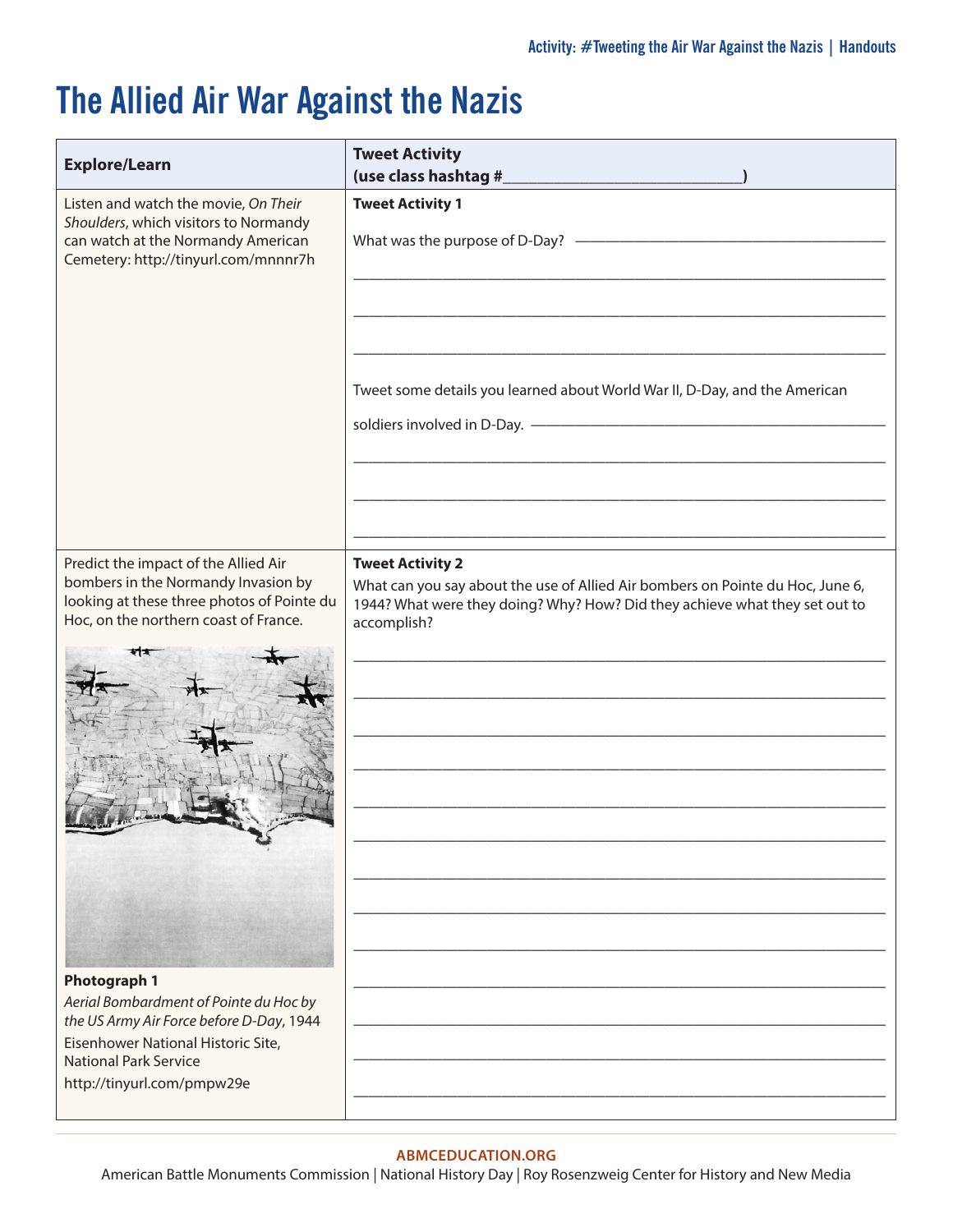|                                                                                                                                                                                                                                                                                                  | <b>Tweet Activity 2 (continued)</b><br>What can you say about the use of Allied Air bombers on Pointe du Hoc, June 6,<br>1944? What were they doing? Why? How? Did they achieve what they set out to<br>accomplish? |
|--------------------------------------------------------------------------------------------------------------------------------------------------------------------------------------------------------------------------------------------------------------------------------------------------|---------------------------------------------------------------------------------------------------------------------------------------------------------------------------------------------------------------------|
| <b>Photograph 2</b><br>Overhead aerial of the gun battery at Pointe<br>du Hoc, consisting of four medium casemates,<br>after air bombardment, June 1944<br>Imperial War Museum (9309-08)<br>http://tinyurl.com/ouxtwnn                                                                           |                                                                                                                                                                                                                     |
| <b>Photograph 3</b><br>Photograph, Pointe du Hoc, 2005<br>http://tinyurl.com/op82mmq                                                                                                                                                                                                             |                                                                                                                                                                                                                     |
| Report the mission of the Eighth Air Force.<br>Lt. Bill Simmons was a pilot in the Eighth<br>Air Force. In this video, listen for details of<br>the role this man played in the strategic<br>bombing campaign<br>http://abmceducation.org/<br>understandingsacrifice/soldier/william-<br>simmons | <b>Tweet Activity 3</b><br>What facts would you use from Bill Simmons' eulogy to identify the mission of the<br>Eighth Air Force? -                                                                                 |
|                                                                                                                                                                                                                                                                                                  | Tweet other details you learned from watching the eulogy for Bill Simmons.                                                                                                                                          |
| Analyze daily situation maps.<br>https://www.youtube.com/watch?v=QmZ<br>ZphGNAFo&feature=youtu.be                                                                                                                                                                                                | <b>Tweet Activity 4</b><br>How is the progress of ground troops in Normandy related to the Allied Air Force's<br>mission?                                                                                           |
|                                                                                                                                                                                                                                                                                                  | What inferences can you make about the success of Allied Air Forces in Normandy,<br>June 6 - August 25, 1944, by analyzing daily situation maps?                                                                    |

#### **[ABMCEDUCATION.ORG](http://abmceducation.org)**

American Battle Monuments Commission | National History Day | Roy Rosenzweig Center for History and New Media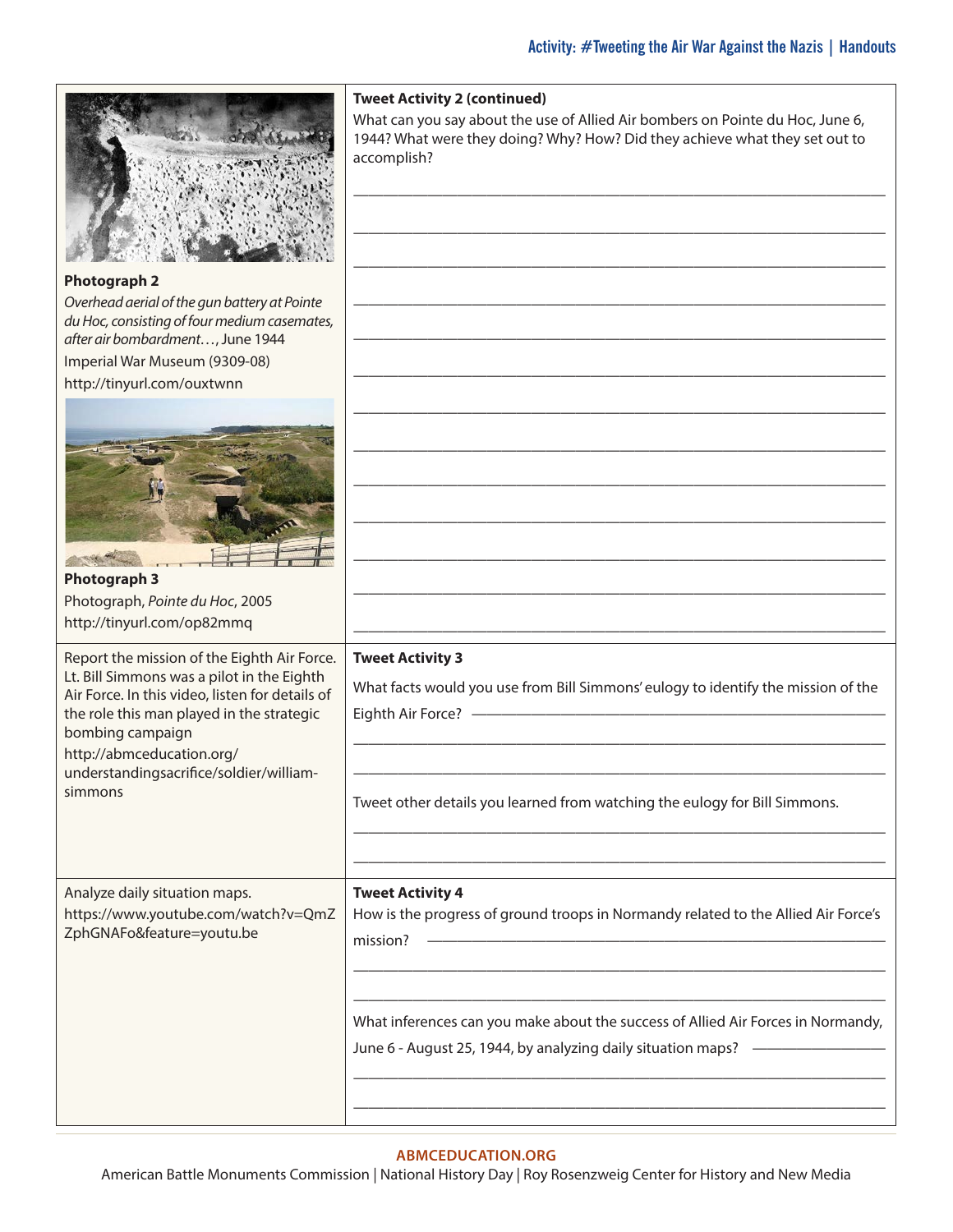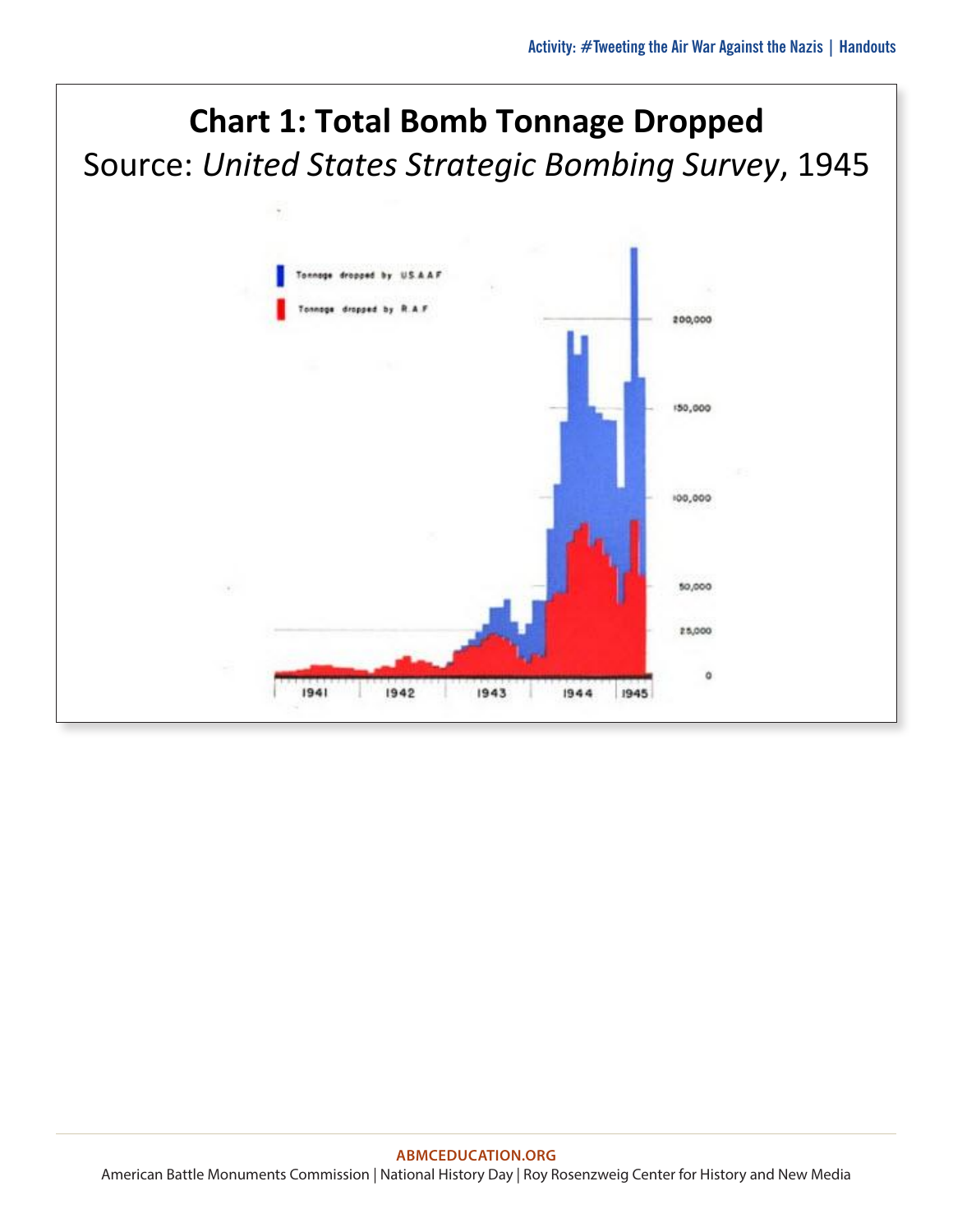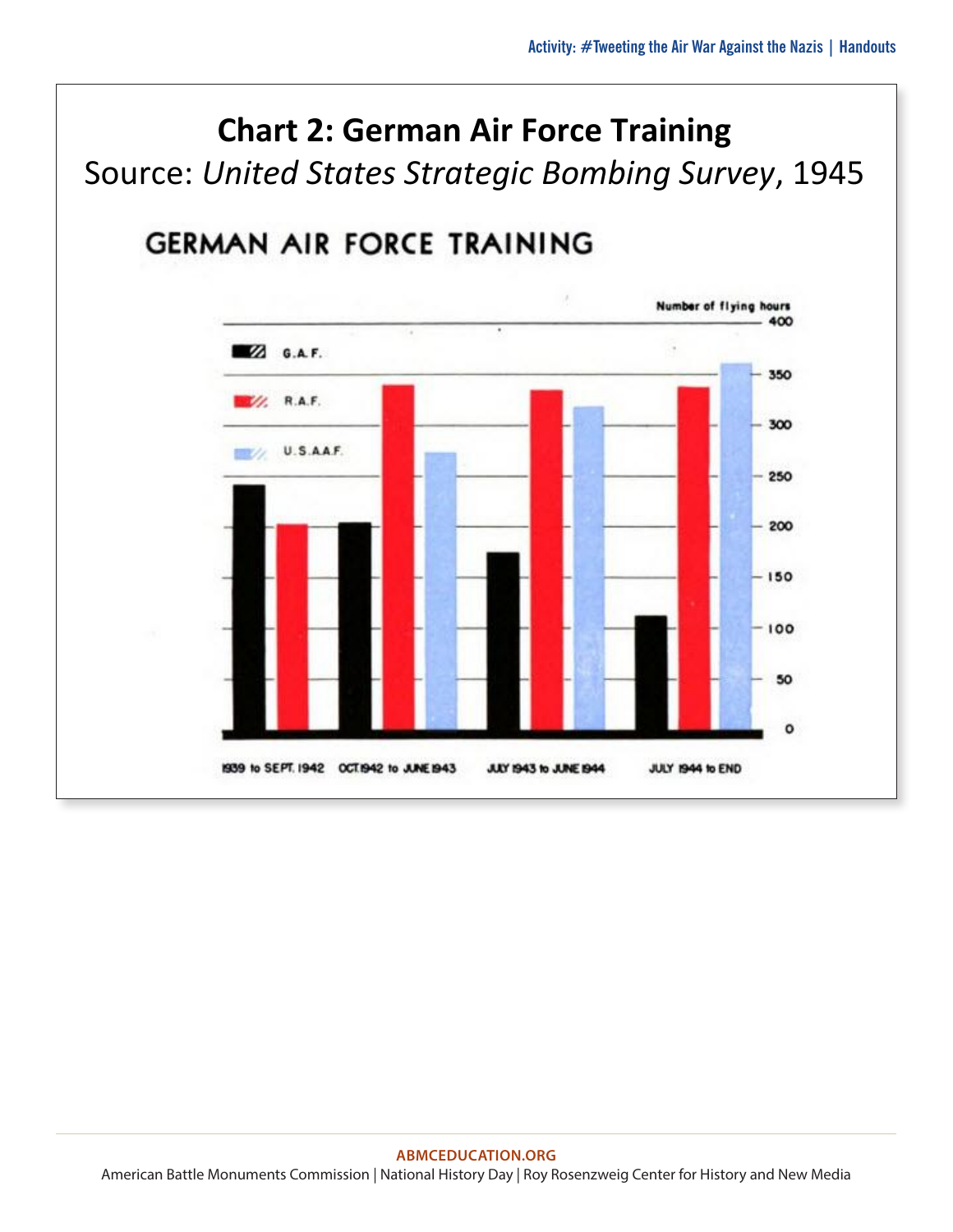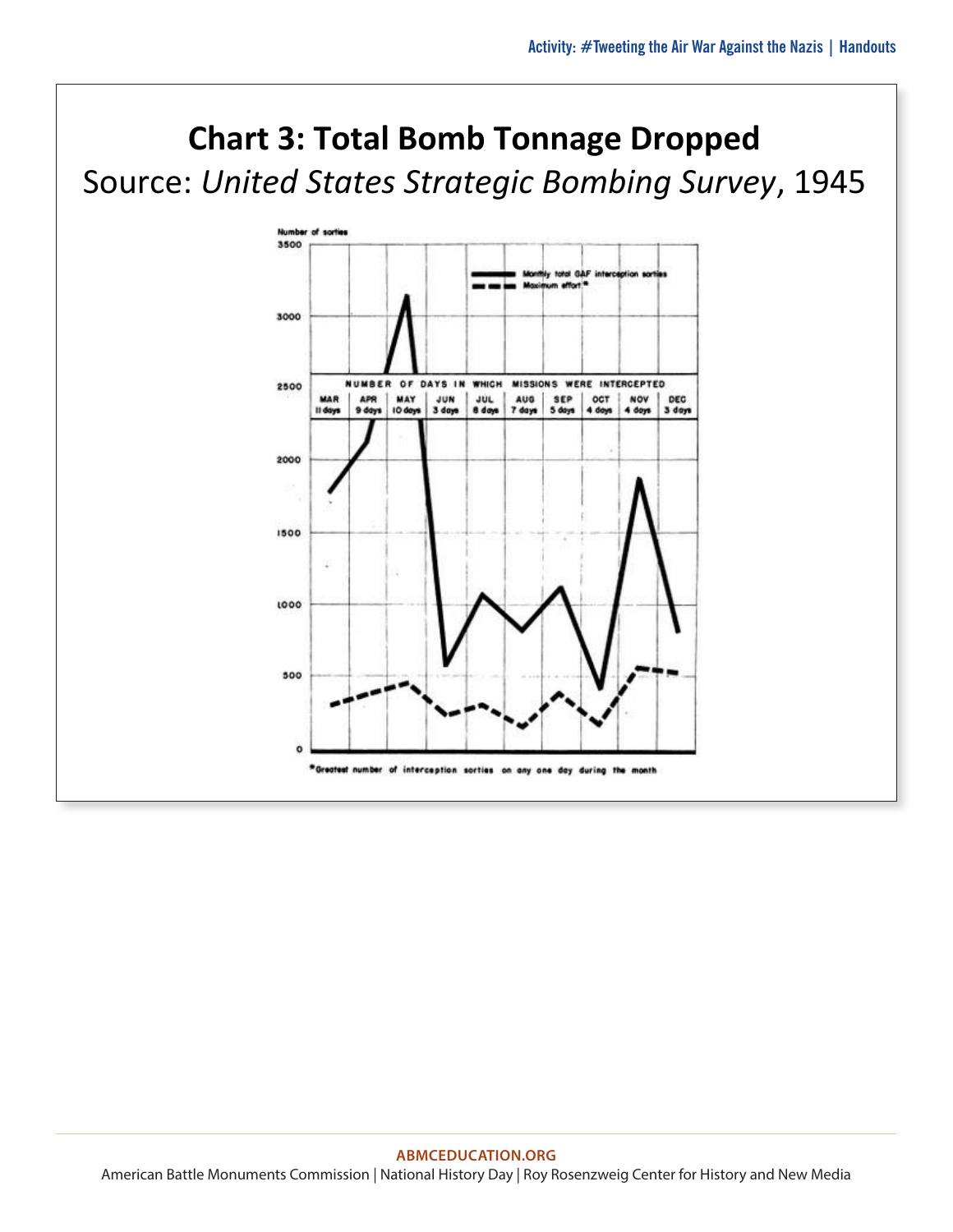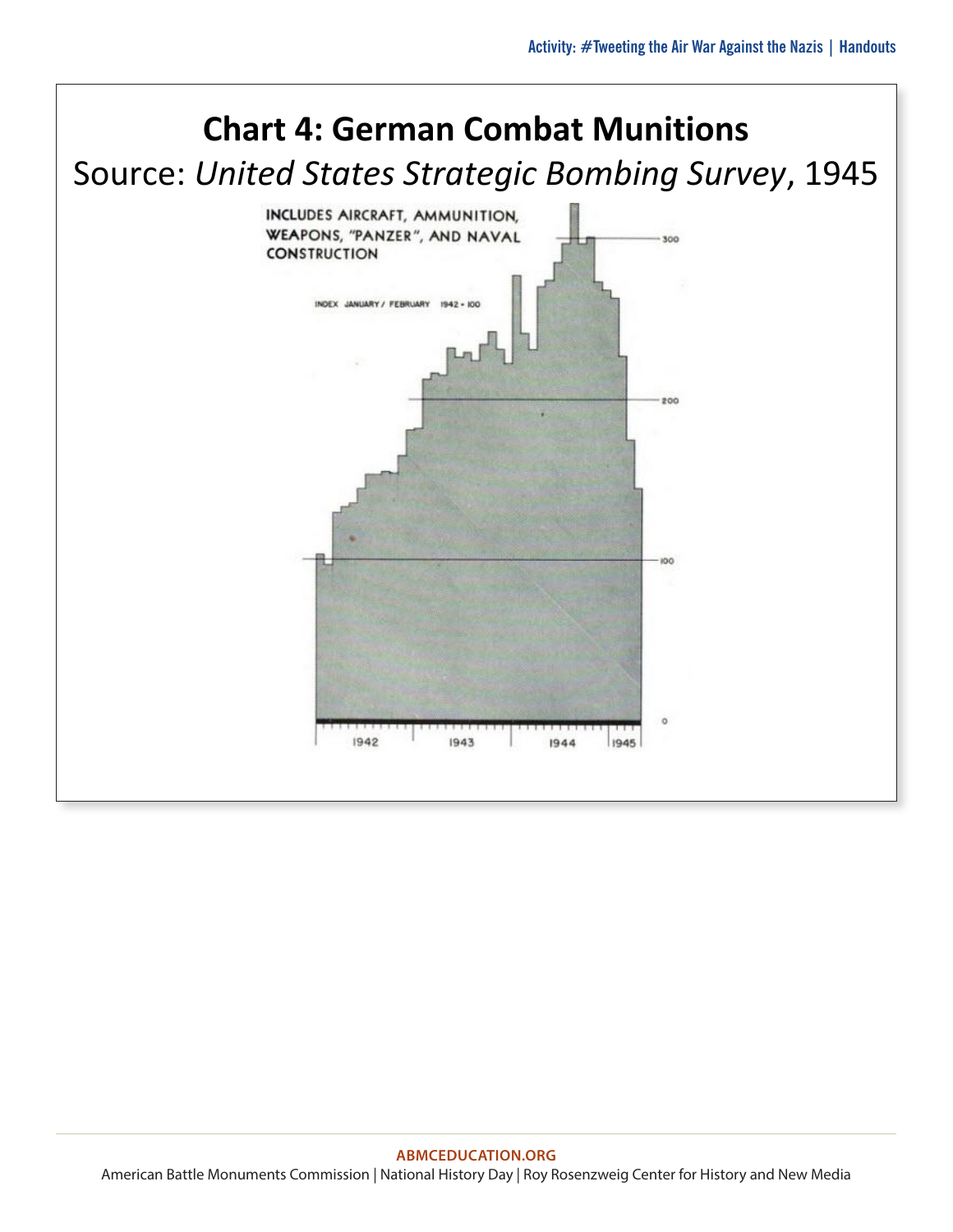#### Letter excerpt from Minister of Armaments Albert Speer to Adolf Hitler, June 30, 1944

Source: United States Strategic Bombing Survey, 1945

may lead to the most tragic consequences. I think it is my duty to call your attention again to the following:

a. The strictest orders will have to be issued to start limited flying. Every flight which is not absolutely necessary either for defensive action or for training has to be stopped.

b. The strictest measures in the consumption of motor and Diesel fuel on the part of the Army will have to be taken.

c. Fighter protection at the plants will have to be increased. The Luftwaffe should realize that with continued successful enemy air attacks only a small percentage of our fighter planes will be able to fly on account of the aviation gasoline shortage.

d. A greatly increased use of smoke screens is necessary, using smoke screens over dummy plants in addition to over the real plants.

e. More flak protection is necessary, even at the expense of protection of German cities.

I regret having to inform my Fuehrer of these tragic developments and I beg you to issue all the necessary orders for this additional protection of these plants.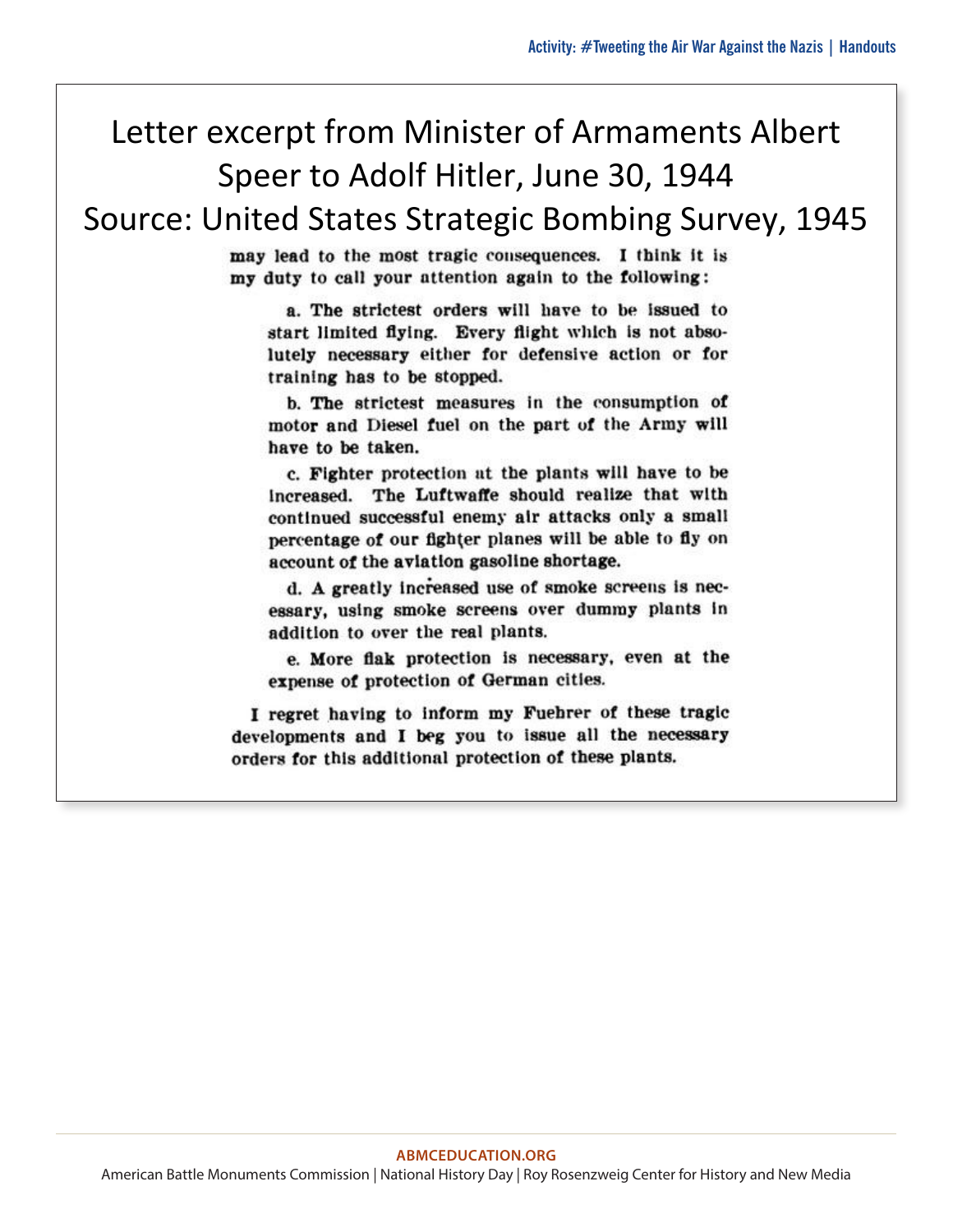### **Chart 5: German Production, Consumption, and Stocks** Source: *United States Strategic Bombing Survey*, 1945

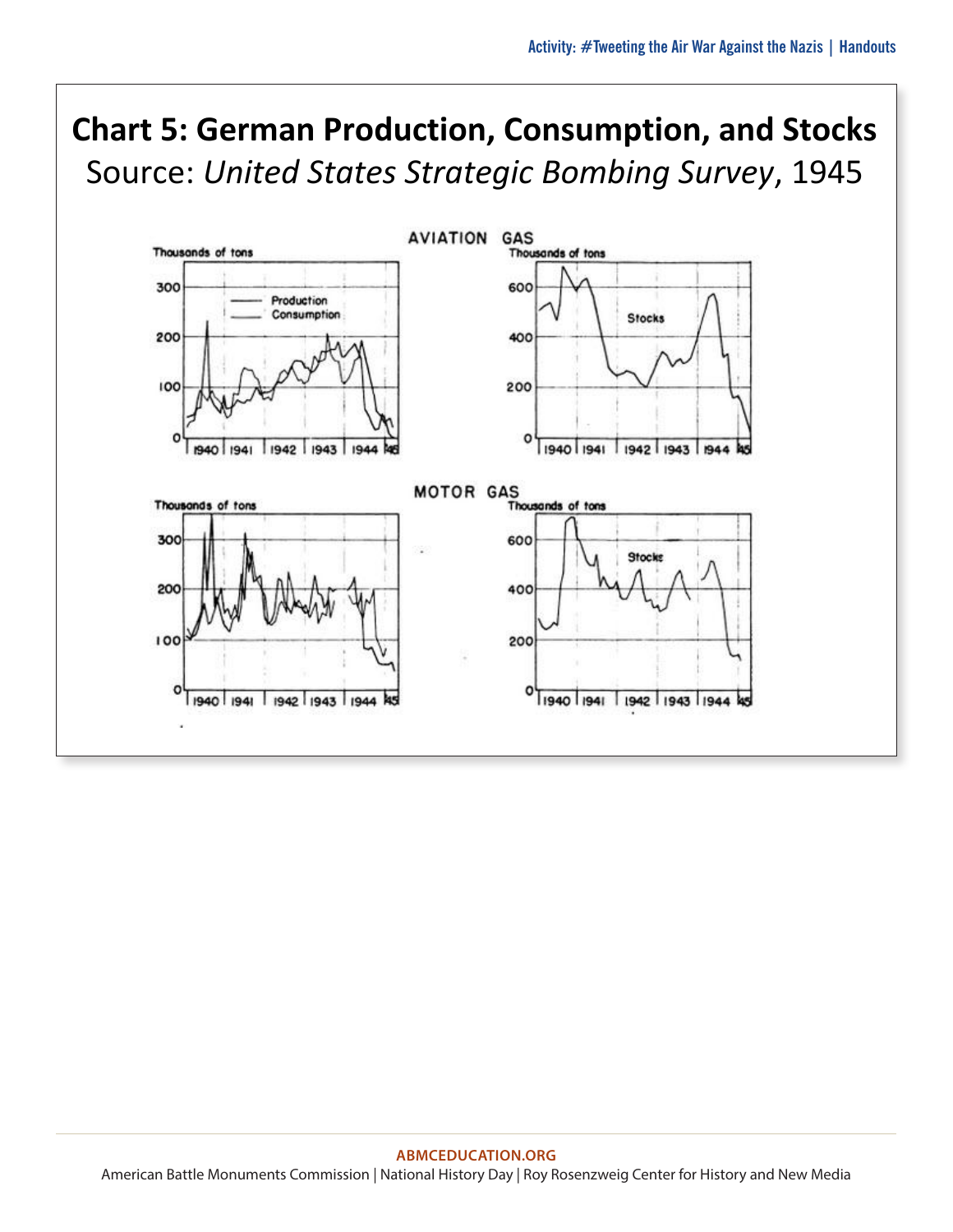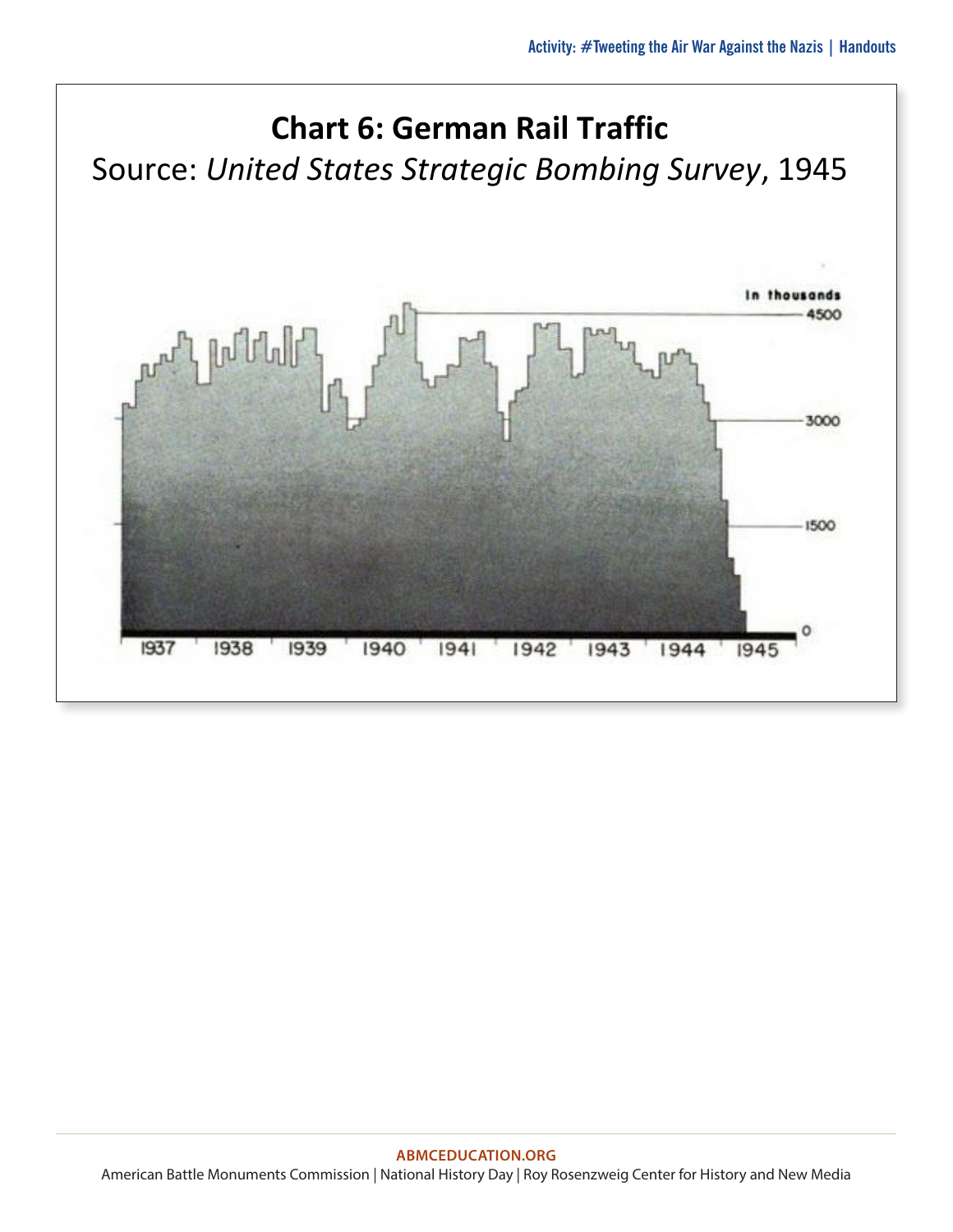